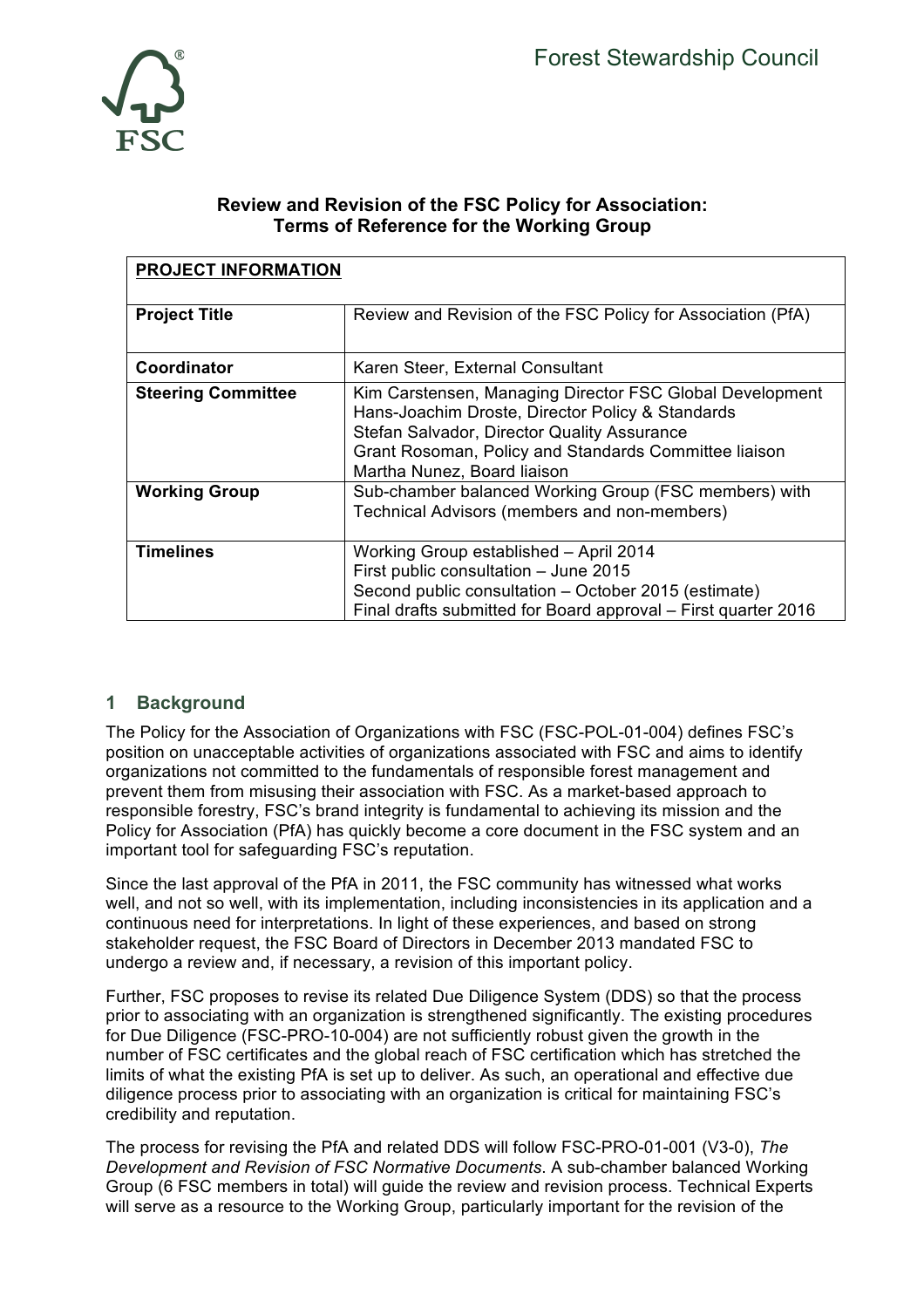

DDS.

# **2 Objectives of the Working Group**

The Working Group (WG) will carry out a review of the PfA and the DDS and provide technical, scientific and strategic advice and recommendations focused on clarifying, proposing revisions and recommendations for revisions to the board in regards of the language and concepts of the Policy for Association (FSC-POL-01-004) while maintaining the core policy elements. The scope of work is

- The review of all and revision of those that are needed of the terms and definitions, the scope of application, and the implementation of the PfA, including but not limited to:
	- o The terms 'involvement', 'direct involvement' and 'indirect involvement', and the extent to which a company is responsible for a violation;
	- $\circ$  Situations of involvement, direct involvement and indirect involvement that do not involve ownership, but are based on contractual agreements related to wood supply, or provision of management services, or any other activities that can be considered as 'involvement' in unacceptable activities.
	- $\circ$  The threshold of ownership considered under 'indirect involvement':
	- $\circ$  The time dimension associated with how far back a violation is relevant for the PfA;
	- $\circ$  The definitions of 'introduction of GMOs', 'significant conversion' and what constitutes illegal trade;
	- $\circ$  The scope of application and whether unacceptable activities are limited to those associated with forests/forest products/forest operations or are broader to include other types of products and operations;
	- o The term 'unacceptable activities' and the definitions and interpretations of those activities.
- The revision of the procedures for Due Diligence Evaluations (FSC-PRO-10-004) towards a clear risk-based approach prior to association.
- Alignment of the PfA with other FSC policies, standards and strategic directions, including but not limited to the International Generic Indicators, the Controlled Wood standards (FSC-STD-40-005 and FSC-STD-30-010), the Policy of Excision (FSC-POL-20-003), and the Policy of Partial Certification of Large Ownerships (FSC-POL-20-002).
- Guidance on the implementation of the revised procedures for addressing PfA complaints, FSC-PRO-01-009.
- The development of any additional instruments to improve the implementation and effectiveness of the PfA.

*NOTE: FSC will provide WG members with a discussion draft and background documents on key issues, lessons learned and other information to help guide the revision process.* 

#### **3 Selection of Working Group members**

WG members shall be FSC members selected based on the following criteria:

- Experience with, and understanding of, the application of the PfA
- Ability and interest to serve as a representative of their Chamber/sub-chamber
- Knowledge of FSC's systems and procedures
- Understanding of the impacts of a normative document on affected stakeholders
- Commitment to FSC's mission and vision
- Desire to seek and reach consensus on controversial issues
- Ability to review and comment on documents in English
- Ability to actively participate in the whole process of reviewing and proposing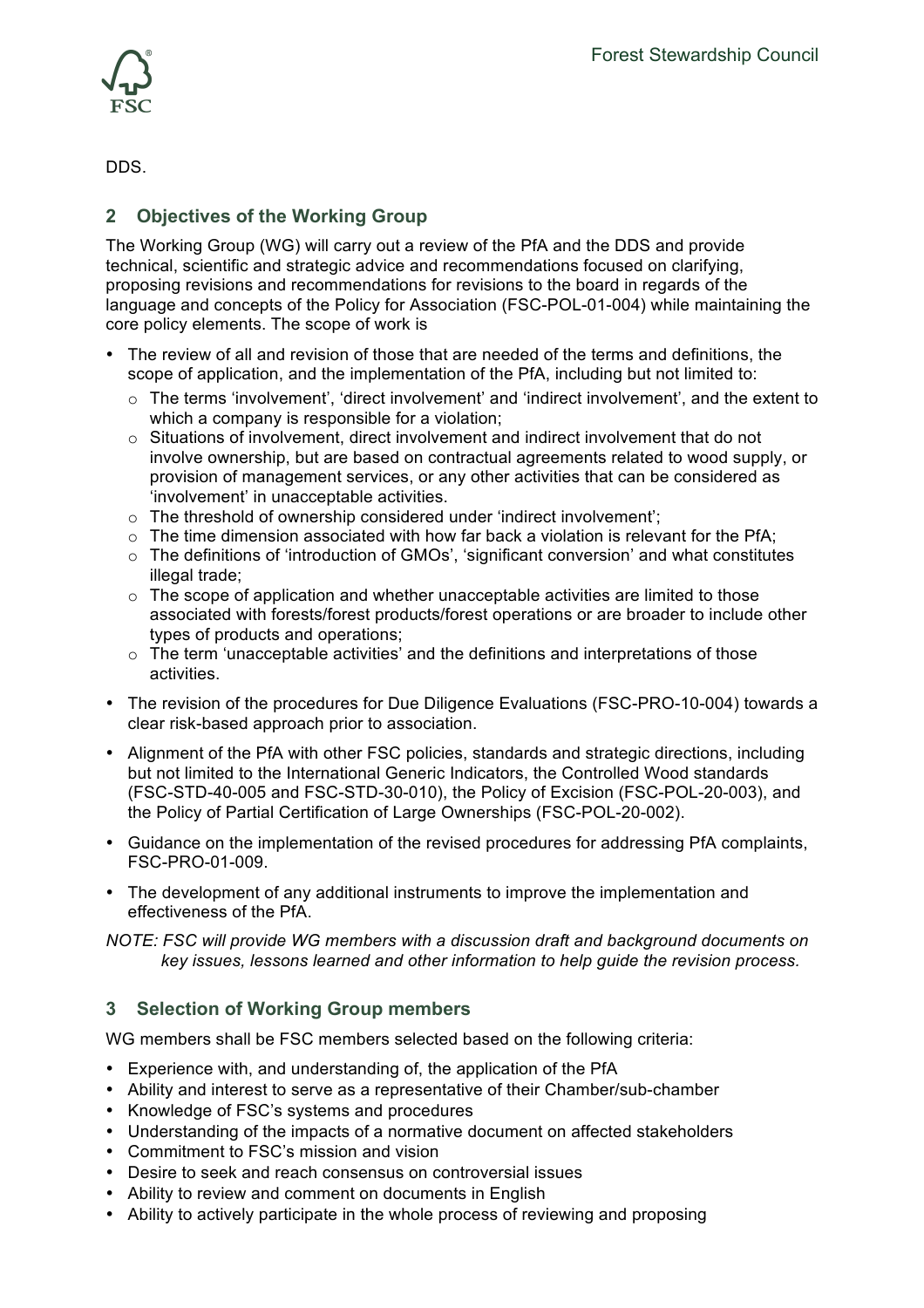

- recommendations, until final approval of the PfA and the DDS in the PfA • Gender balance, as possible
- The WG shall be sub-chamber balanced (one from each chamber and from Global North/South, for a total of six members).

The group shall collectively have sufficient understanding of language and phrases used in the FSC system

FSC accredited Certification Bodies, FSC staff and Network Partners, and ASI are not eligible to participate on the WG but may serve as Technical Experts to the WG, thereby participating in WG meetings and all other aspects of this revision process with the exception of decisionmaking.

WG members and Technical Experts must not have conflicts of interest with the outcome of the revision process.

The WG composition is approved by the FSC Board of Directors. Technical Experts are approved by the Steering Committee.

## **4 Tasks and responsibilities of the Working Group**

WG members shall:

- Serve as a liaison to their respective chambers/sub-chambers
- Provide detailed input on the issues (needs, challenges, opportunities) that need to be incorporated into the revision process/development of the PfA and the DDS in the PfA;
- Review and propose revisions to the PfA and DDS in the PfA considering input from the Technical Experts and the Consultative Forum, and according to these Terms of Reference, the procedures of PRO-01-001 and the approved work plan for the revision process.
- Review and consider stakeholder comments received during and outside the formal public consultations.
- Decide when a draft is ready for public consultation;
- Decide when the final draft is ready for review and approval by the FSC Board of **Directors**

#### **5 Tasks and responsibilities of other entities in the process**

In addition to the WG, the following bodies, established as required by FSC-PRO-01-001, are involved in the PfA and the DDS in the PfA revision process:

A **Coordinator** appointed by the FSC Quality & Assurance Unit (QAU) to administer the process and to manage the WG and the Consultative Forum. The Coordinator ensures that the WG operates responsibly and in accordance with its Terms of Reference, the work plan, and all other applicable procedures. The Coordinator is also responsible for drafting documents based on input from the WG, coordinating with QAU staff, and seeking other expertise as necessary.

A **Steering Committee** (composed of the FSC Quality Assurance Unit Director, the FSC Managing Director, the FSC Policy and Standards Unit Director) which provides oversight on all phases of the process until the final decision by the FSC Board of Directors. A member of the FSC Policy and Standards Committee also serves as a liaison and without a decisionmaking role.

**Technical Experts,** who are experienced specialists on subject matters of relevance to this revision process, and are invited to participate in WG discussions as resource persons.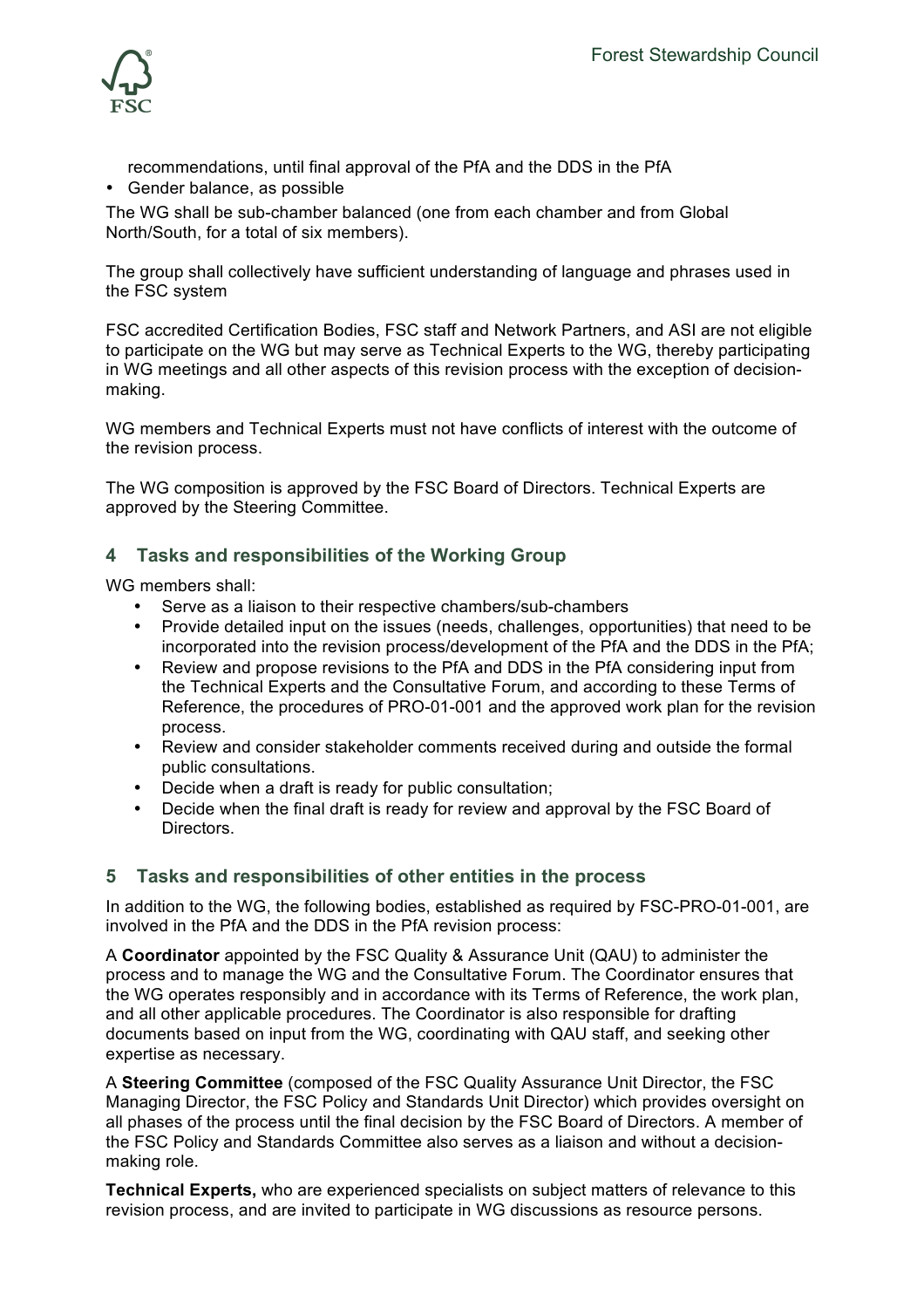

A **Consultative Forum** which is a self-selecting group of interested/affected members, certificate holders, certification bodies and other stakeholders interested in providing ongoing, direct and meaningful input into the process. The Coordinator is responsible for ensuring that all interests are represented in the Consultative Forum. The role of the Consultative Forum is to ensure that all stakeholders who may be affected by the implementation of the PfA and the DDS in the PfA have the opportunity to comment, formally, during the process of their development.

#### **6 Deliberations and Decision making**

All WG members must participate in each point of decision-making. If member(s) are not present for a decision, then a provisional decision may be made subject to subsequent approval by the absent member(s).

The WG shall strive and make every effort possible to take decisions by consensus, defined as "*general agreement, characterized by the absence of sustained opposition to substantial issues by any important part of the concerned interests*."

If a decision cannot be reached by consensus, then the arguments for and against the issue shall be documented and the issue shall be forwarded to the Steering Committee for further deliberations.

In all cases, outstanding concerns of individual WG members shall be documented and presented to the FSC Board of Directors in the final report that accompanies the document presented for decision.

Technical experts shall be free to contribute on technical implementation aspects but do not have a full participating voice

The WG shall make the decision to recommend the final draft of the normative document(s) to the FSC Board of Directors for final approval. Formal decision-making authority on the approval of FSC normative documents rests with the FSC Board of Directors.

#### **7 Workplan and time commitment**

The Working Group will conduct most of its work via e-mail or similar means of electronic communication (e.g. GoToMeeting conference), and through one-on-one calls with the Coordinator or FSC staff when required.

WG members are expected to participate in at least three in-person meetings of three days each throughout the years 2014-2015.

The expected start-date for the Working Group is April 2014, with a targeted completion date of the first quarter 2016.

An approximate timetable is provided in the introduction, above. A detailed workplan will be presented during the first WG meeting. Updated workplans will be placed on the PfA webpage

#### **8 Expenses and Remuneration of the Working Group**

Participation in the WG takes place on a voluntary non-paid basis.

FSC covers all reasonable travel and accommodation expenses related to the workplan upon submission of the respective invoices and receipts, and if expenses are agreed upon in